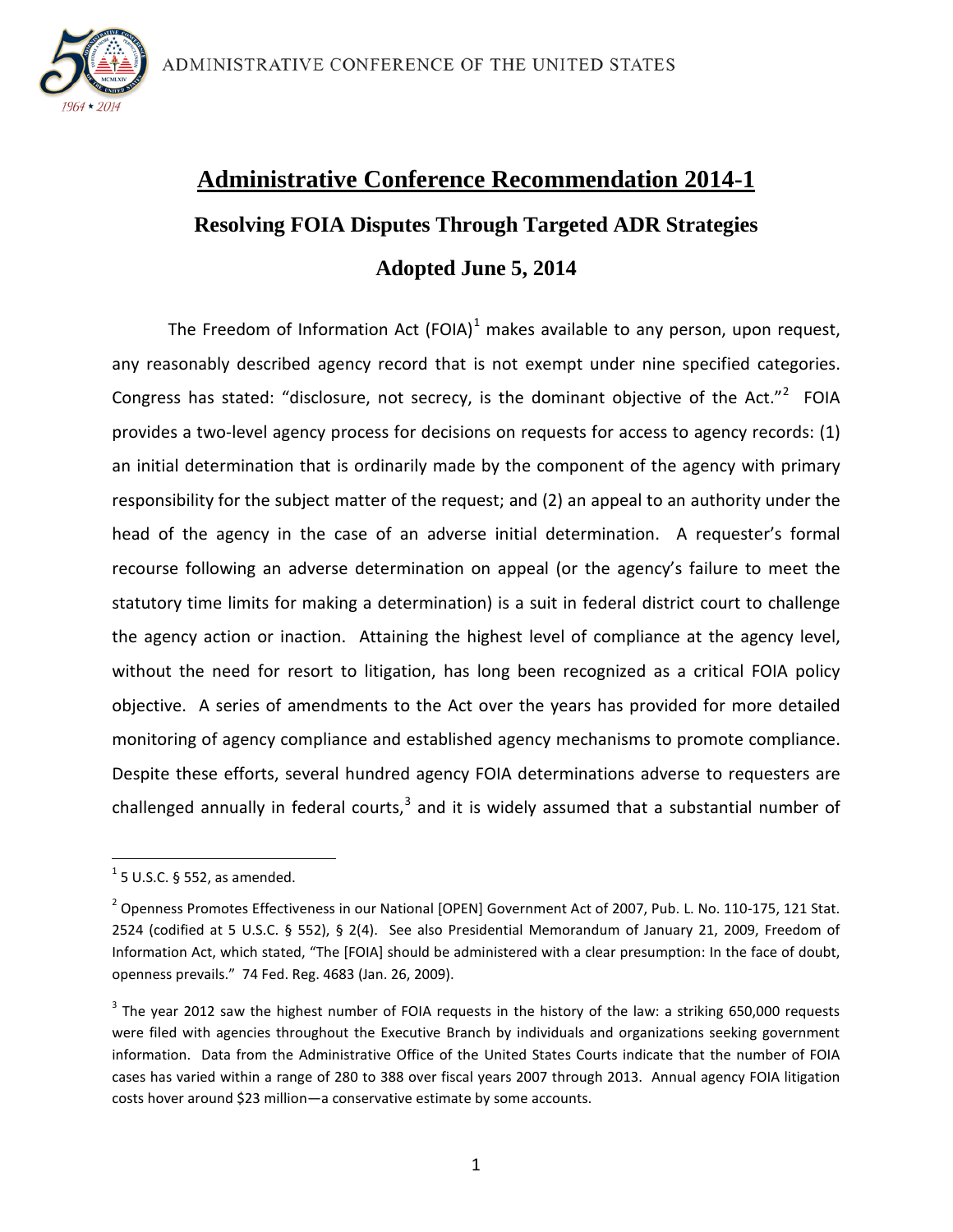

other non-compliant agency FOIA determinations are not taken to court by requesters, primarily for reasons of cost and delay that inhere in federal court litigation.

The Administrative Conference considered the potential value of "alternative dispute resolution" (ADR) in relation to FOIA disputes in 1987, at a time when federal agency use of ADR processes was not as common as today, and concluded that the data then available did not clearly establish the need for either an independent administrative tribunal to resolve FOIA disputes or the appointment of a FOIA ombudsman within the Department of Justice. However, the Conference noted that greater reliance on informal approaches to FOIA dispute resolution could result in more effective handling of some FOIA disputes without resort to court litigation. $4$ 

The OPEN Government Act of 2007 reflected concerns that some agencies, as a whole, were not implementing FOIA as Congress intended. Significantly, the 2007 legislation included, for the first time in FOIA's history, provisions that directed agency FOIA officers to "assist in the resolution of disputes" between the agency and a FOIA requester.<sup>[5](#page-1-1)</sup> This legislation created in each agency the positions of a Chief FOIA Officer and FOIA Public Liaisons, and established the Office of Government Information Services (OGIS) in the National Archives and Records Administration, to perform a broad range of functions aimed at improving FOIA compliance and providing assistance to requesters. Those two developments are the only government-wide FOIA dispute resolution process changes subsequent to the earlier Administrative Conference study.

### **The Role of the Office of Government Information Services**

OGIS has been in operation since September 2009. Acting, in effect, as a "FOIA ombudsman," OGIS has a hybrid mission that includes: identifying and resolving individual FOIA disputes between requesters and agencies through mediation services; reviewing agency FOIA

<span id="page-1-0"></span><sup>4</sup> *See* ACUS Statement #12, 52 Fed. Reg. 23,636 (June 24, 1987).

<span id="page-1-1"></span><sup>5</sup> OPEN Government Act of 2007, *supra* note 2, 5 U.S.C. § 552(a)(6)(B)(ii).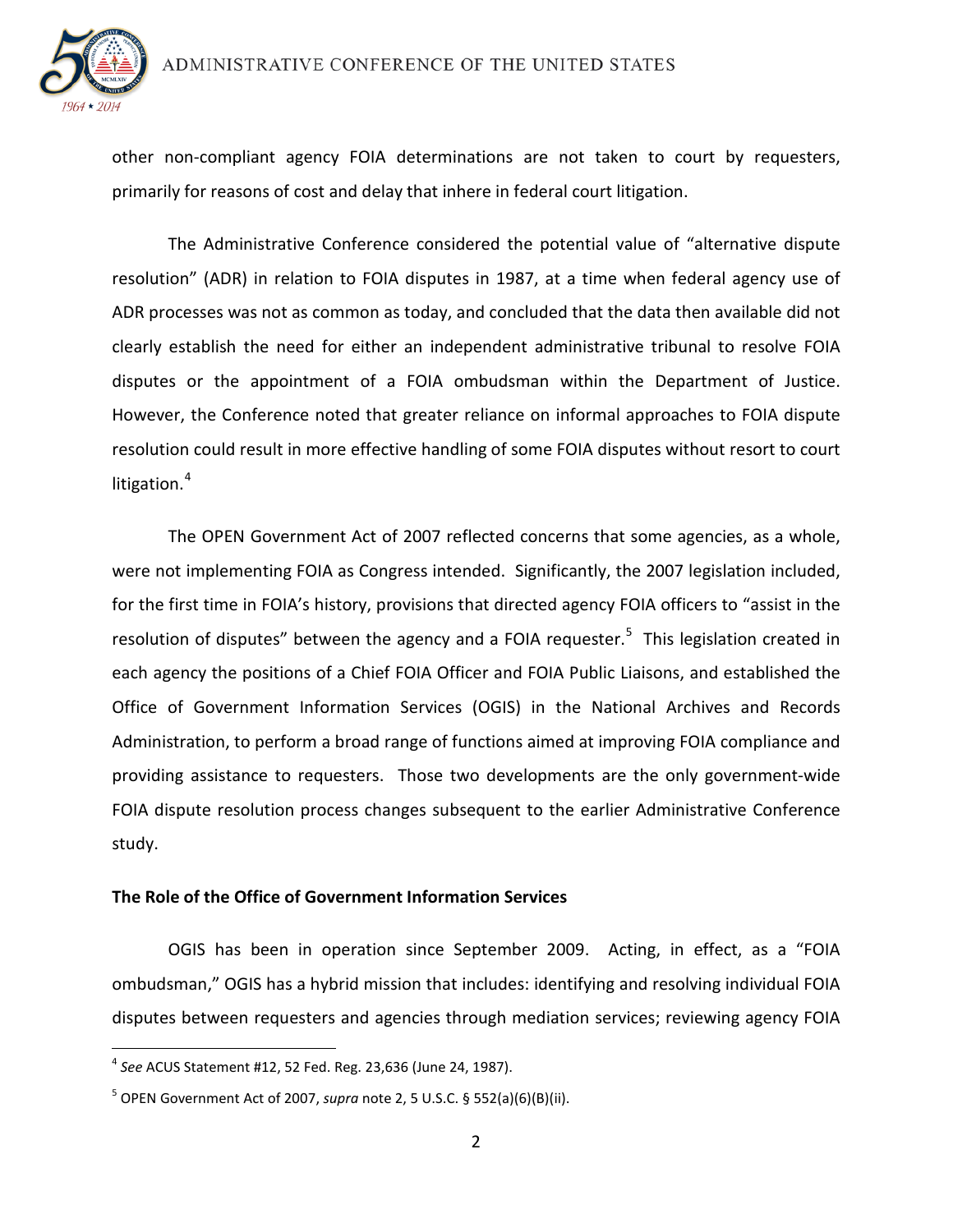

policies, procedures and compliance with FOIA; and making recommendations to Congress and the President to improve the administration of FOIA.

The Administrative Conference undertook a study in 2013 to examine the issues and other case characteristics that most commonly lead to litigated FOIA disputes, and to consider whether particular types of ADR approaches are likely to be especially effective in resolving identified types of FOIA cases or issues in an efficient and effective manner short of litigation. The current study reviewed FOIA cases closed in federal district courts in fiscal years 2010 through 2013 in order to categorize the bases for the most common types of FOIA lawsuits. Review of cases was supplemented by other case data and interviews with individuals whose experience with the FOIA process could give an understanding of the varying dimensions and perspectives of that process.

The Conference's study found wide variation in the form and substance of FOIA disputes between requesters and agencies, in the motivation, resources, and sophistication of requesters, and in the missions and the level of interest in agency records. The interplay of these variables has led to the conclusion that no simple formula for linking a particular set of case characteristics with particular ADR approaches is likely to be very fruitful. Instead, it appears that the most important targeting should be directed toward the dispute resolution mechanism itself. It is vital that OGIS, a mechanism external to the agencies that is open to all issues, all requesters, and all agencies, have appropriate FOIA dispute resolution authority, expertise, and resources.

In practice, OGIS's caseload is determined by whoever happens to contact OGIS, typically by telephone or e-mail inquiries, some of which come from individuals who have never filed a FOIA request. Often such individuals seek only modest help, such as where to file or what form to use to obtain the desired records or information. Many of these inquiries are handled routinely on the day they are received. OGIS classifies such contacts as "Quick Hits." This service, along with the informational resources on the OGIS website, is frequently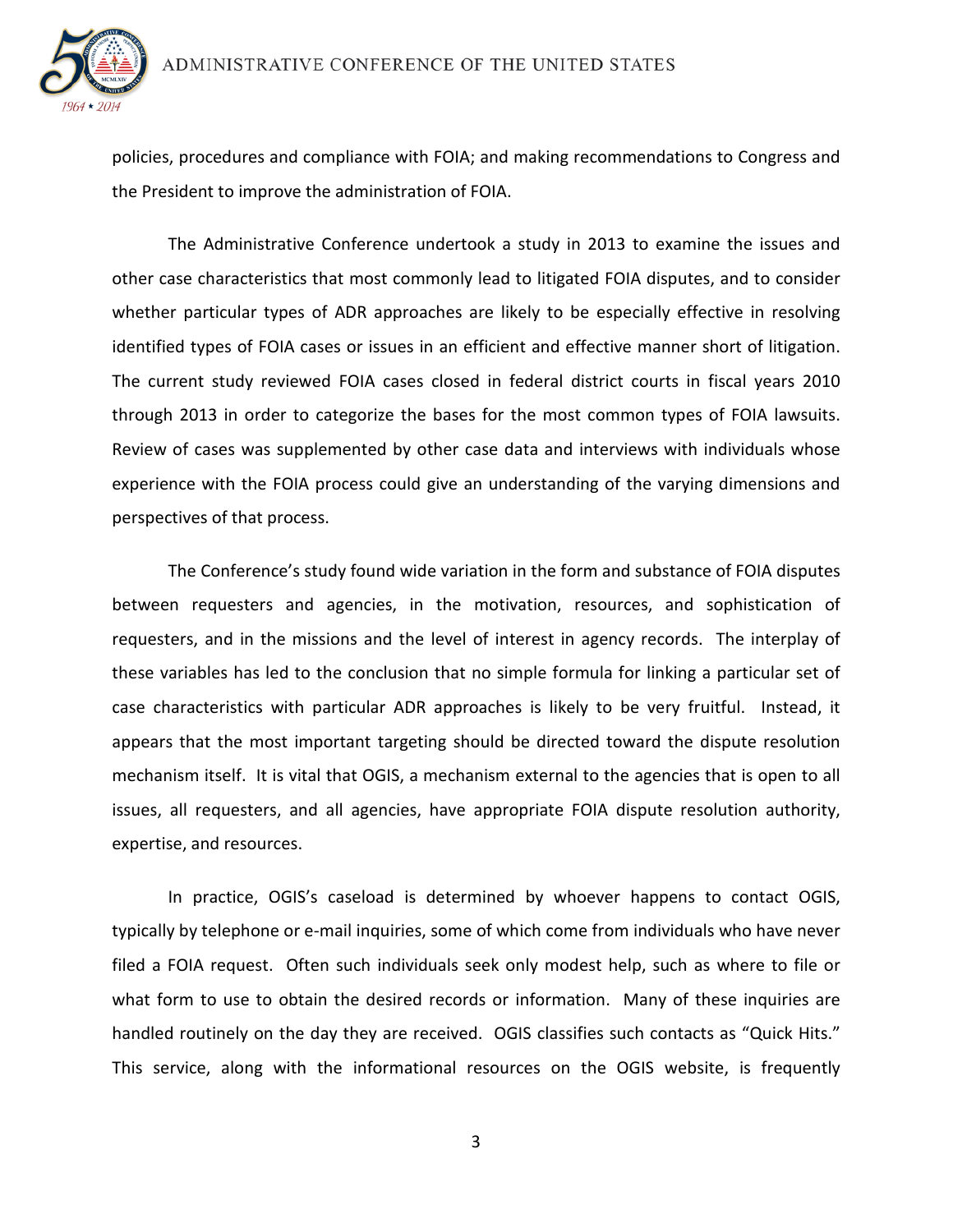

sufficient to assist the least sophisticated users of FOIA and should be continued. This is a low cost/high value function that has instant payoff for a broad constituency.

## **OGIS Caseload**

Although many inquiries to OGIS are routine in nature, others are not. Also, the issues involved in an inquiry sometimes turn out to be more complicated than initially realized. In such cases, OGIS will gather information from the requester and make a preliminary assessment of the case, to decide whether it seems appropriate for an OGIS contact with the relevant agency to find out the status of the case and whether the agency has taken a position. Since the statute does not place any duty on the agency to participate in the OGIS mediation process, OGIS depends on agency cooperation. The relatively small fraction of agency denials that are appealed to the courts, together with agency success rates in FOIA litigation, may serve as a disincentive to agencies to participate meaningfully in a dispute resolution process at this point.

Although the Office of Information Policy (OIP) in the Department of Justice (DOJ) historically considered itself to have a role as "FOIA ombudsman," the legislation that created OGIS clearly assigned a mediation role to OGIS and, in effect, a "FOIA ombudsman" responsibility.<sup>[6](#page-3-0)</sup> Underlying this policy decision was the fact that DOJ, including OIP, historically had both a FOIA compliance promotion function and a responsibility to represent agencies in lawsuits arising under FOIA. Under the OPEN Government Act of 2007, OGIS has statutory responsibility to promote compliance but possesses no agency representation responsibilities.

OGIS has implemented its ombudsman responsibility through facilitating communications between a requester and the agency, helping the parties address factors contributing to delay, or actually engaging in a mediating process to achieve a resolution satisfactory to both sides. The recommendations addressed to OGIS that follow are intended to

<span id="page-3-0"></span><sup>6</sup> However, the legislation (OPEN Government Act of 2007, *supra* note 2) does not use the term "FOIA ombudsman."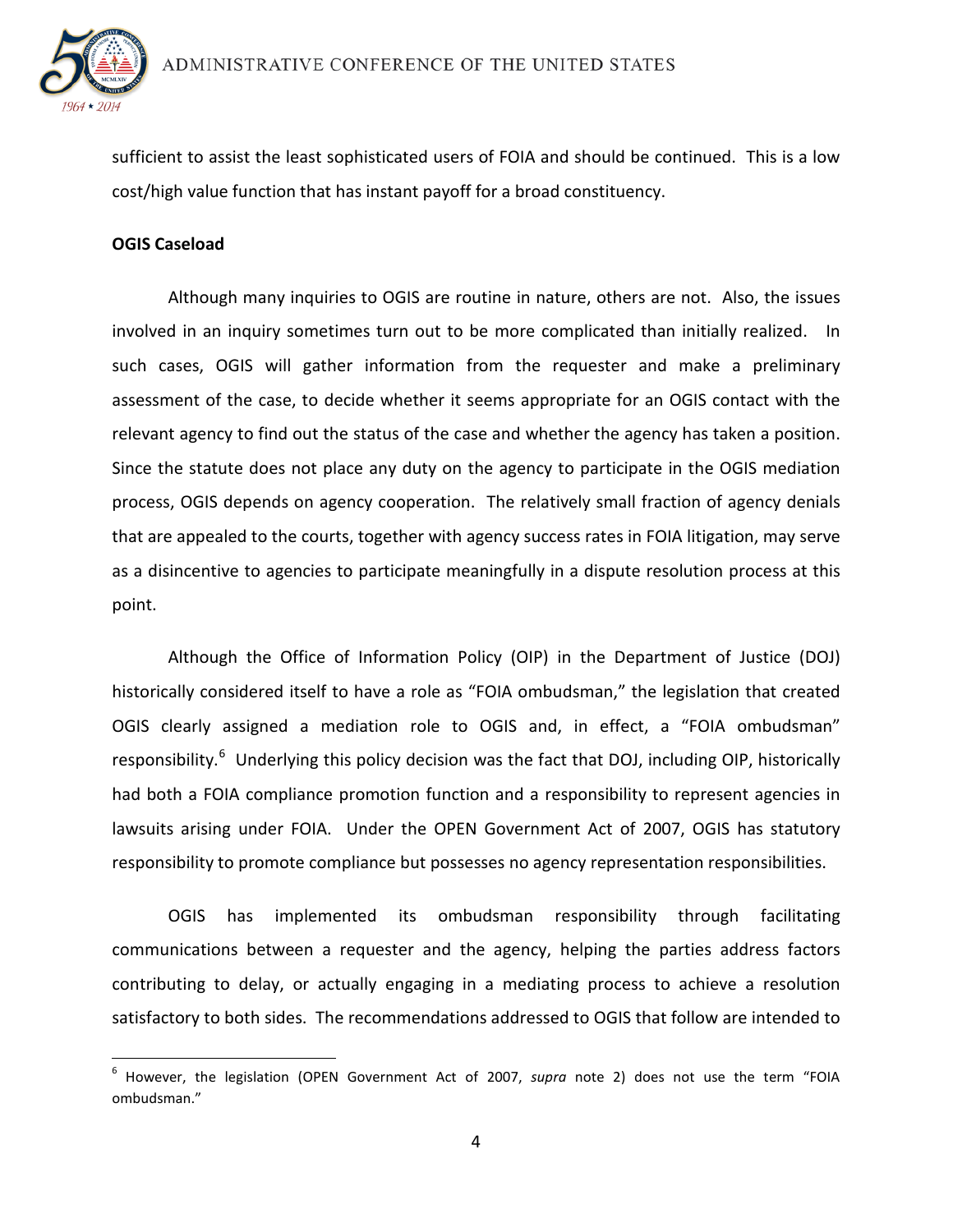

optimize the use of its resources. OGIS encourages requesters to complete the agency administrative appeal process prior to significant OGIS engagement, so as to give the agency an opportunity to reconsider its initial decision to deny a request. Whether or not a requester has exhausted the agency appeal process, if the unresolved portions of the request appear meritorious, OGIS assistance should focus on enabling the requester and the agency to engage in a discussion that resolves the dispute or deters litigation, either through reconsideration of the agency position or through the agency providing a fuller, more informative explanation for its position.

The OPEN Government Act of 2007, in addition to authorizing OGIS to provide mediation services to resolve FOIA disputes, provided that OGIS, at its discretion, may offer advisory opinions if mediation has not resolved the dispute.<sup>[7](#page-4-0)</sup> However, OGIS has not yet chosen to exercise this authority. $8$  The statutory linkage of OGIS advisory opinions to its mediation function is not ideal because a requester's or an agency's anticipation of OGIS's taking a public position in a particular case in which OGIS seeks to serve as a neutral mediator may discourage parties from participating in mediation. It therefore is important for OGIS to distinguish between expressing views on systemic issues or identifying broad trends or patterns and issuing advisory opinions that address the facts of individual cases it has sought to mediate. In appropriate cases, issuance of an advisory opinion may forestall potential litigation, and OGIS should make the parties aware of this authority. $9$  Factors such as potential breadth of application and frequency of occurrence of an issue, along with consideration of caseload

<span id="page-4-0"></span> $<sup>7</sup>$  5 U.S.C. § 552(h)(3).</sup>

<span id="page-4-1"></span><sup>&</sup>lt;sup>8</sup> Although either the requester or the agency could ask OGIS for an advisory opinion, OGIS should have discretion to determine whether to initiate the advisory opinion process. An OGIS decision whether or not to issue an advisory opinion would likely not be subject to judicial review. *See* Heckler v. Chaney, 470 U.S. 821 (1985). The statute expressly uses the phrase, "at the discretion of the Office."

<span id="page-4-2"></span><sup>&</sup>lt;sup>9</sup> OGIS has described its advisory opinion authority as follows: "OGIS also is authorized to issue advisory opinions, formal or informal. By issuing advisory opinions, OGIS does not intend to undertake a policymaking or an adjudicative role within the FOIA process, but instead will illuminate novel issues and promote sound practices with regard to compliance with FOIA." *Available at* https://ogis.archives.gov/about-ogis/ogis-reports/the-firstyear/the-ogis-mission.htm.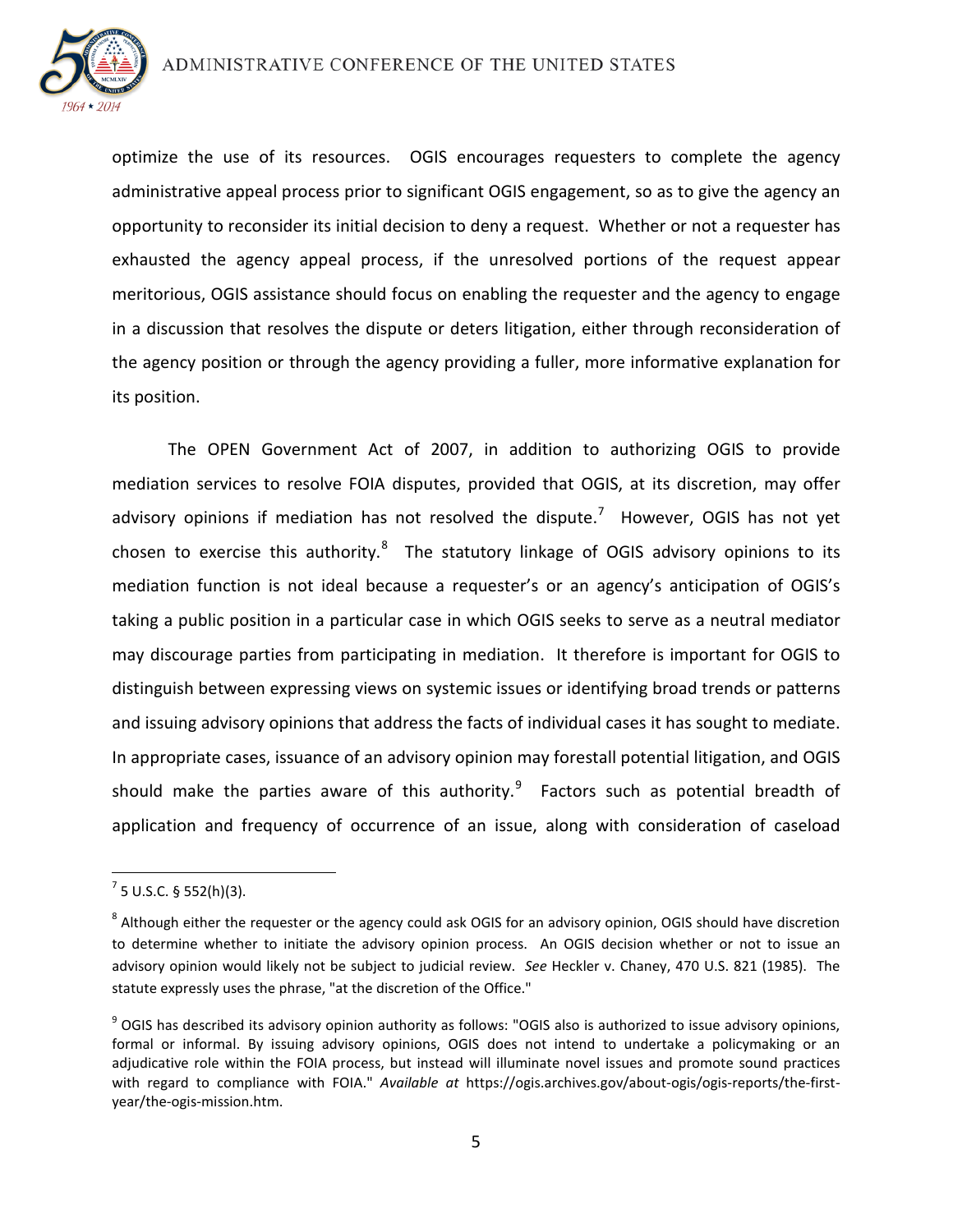

manageability, should be among the primary, though not the exclusive, determinants for OGIS in deciding whether or not to initiate the advisory opinion process. An OGIS advisory opinion might receive judicial consideration in a FOIA suit in which the advisory opinion is before a court, whether in the dispute which led to the opinion or another in which that issue is raised.<sup>[10](#page-5-0)</sup>

### **Role of FOIA Public Liaisons**

The FOIA Public Liaison role in each agency was created by the OPEN Government Act of 2007 specifically to foster assistance to FOIA requesters. Preventing or resolving FOIA disputes within agencies through the work of Public Liaisons advances the goals of the Act and can relieve the dispute resolution burden of both OGIS and the courts. These agency officials should be given adequate authority and support from agency leadership for carrying out their statutory dispute resolution function, including appropriate training.

Agency FOIA Public Liaisons, under the direction of their Chief FOIA Officers, should be encouraged to seek OGIS mediation or facilitation services at any stage in the processing of a request when it appears to the agency that OGIS engagement may aid in the resolution of a request. In such cases, if the requester agrees to participate, OGIS should make its services available whether or not the appeals process has been exhausted or any applicable time limit has expired. This opportunity for agency engagement of OGIS recognizes that (a) once an agency has made a final determination on a request it is less likely than a requester to seek OGIS assistance, and (b) agency-sought OGIS engagement may provide one of the most fruitful settings in which to obtain an informal resolution.<sup>[11](#page-5-1)</sup> Whether or not an agency chooses to seek

<span id="page-5-0"></span><sup>10</sup> *See* United States v. Mead Corp., 533 U.S. 218 (2001) (holding that a court may find persuasive, to some degree, the reasoning of an agency position that itself is not entitled to judicial deference under Chevron U.S.A. v. Natural Resources Defense Council, Inc., 467 U.S. 837 (1984)).

<span id="page-5-1"></span> $11$  OGIS has described its relationship with agency FOIA Public Liaisons as follows:

While the OPEN Government Act's definition of a [FOIA Public Liaison (FPL)] is simple and straightforward, we know that the reality of their positions is anything but. Some agencies have created new FPL positions that are completely dedicated to assisting requesters and resolving disputes. Other agencies — many of them smaller agencies — added the FPL tasks listed in the Act to the already-full plate of someone within the FOIA shop. We've also found that FPLs have a variety of approaches to their job, including everything from agitating for change within agencies to reiterating the party line.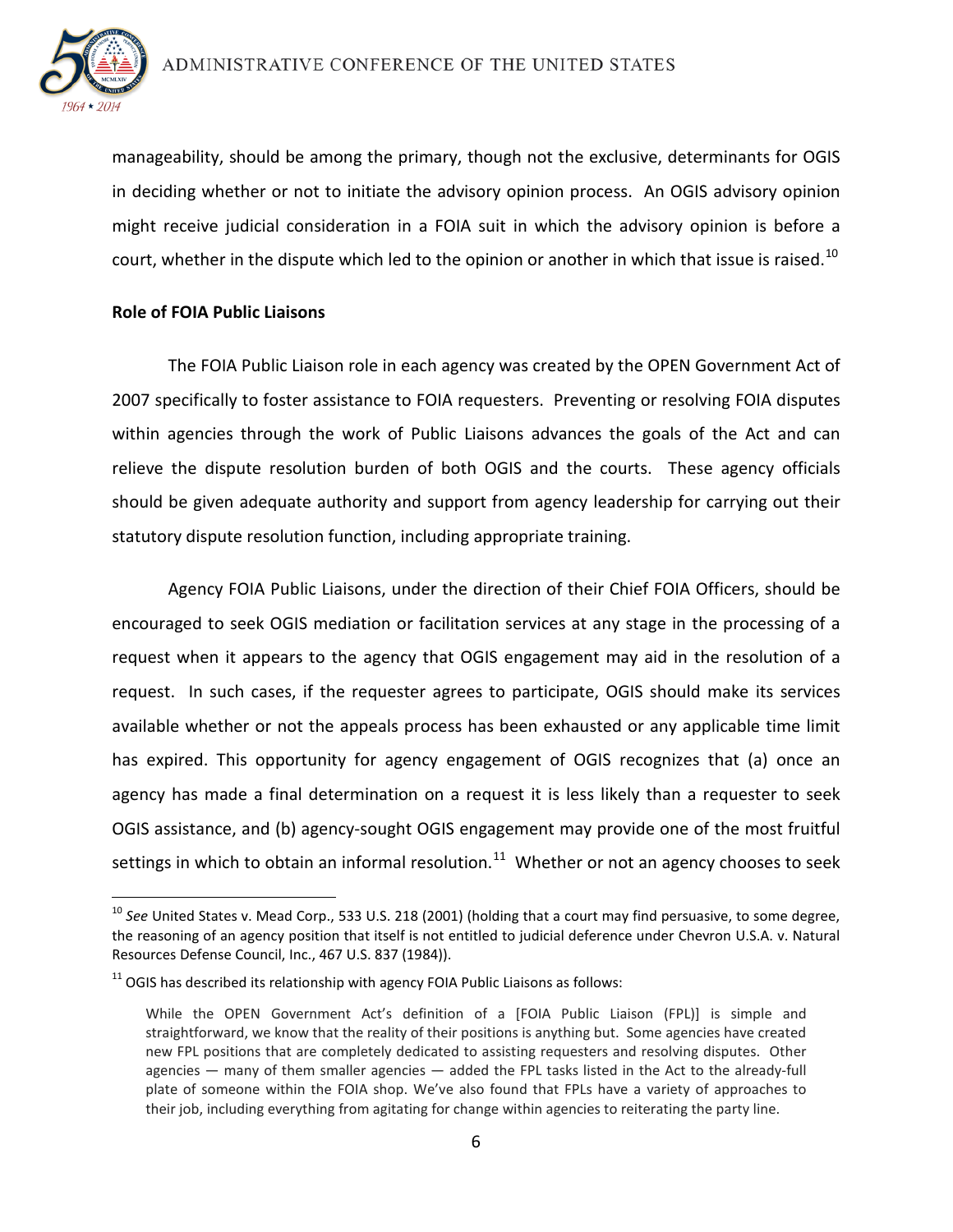

 $\overline{a}$ 

OGIS assistance, each agency, in any appeal determination letter in which a request is denied in whole or in part, should notify the requester of the availability of OGIS mediation or facilitation services as a non-exclusive alternative to litigation.<sup>[12](#page-6-0)</sup>

Congress and the Executive Branch should recognize the largely distinct dispute resolution and compliance promotion roles of OGIS, agency Chief FOIA Officers, and the Department of Justice, as a collective set of administrative mechanisms sharing the goal of avoiding unnecessary FOIA litigation.

## **RECOMMENDATION**

## **Recommendations to the Office of Government Information Services (OGIS)**

1. OGIS, a part of the National Archives and Records Administration, should continue to provide its "Quick Hit" service and the informational resources on its website, as principal means of assisting the least sophisticated users of the Freedom of Information Act (FOIA).

2. Requesters may appropriately seek assistance from OGIS at any stage of the FOIA process. However, because the opportunity for a FOIA appeal within the agency is an important component of the process, OGIS should continue to encourage requesters to complete that step prior to significant OGIS engagement.

3. OGIS should continue to provide both facilitation and mediation assistance to requesters and agencies, depending on the nature of the issues in dispute.

http://blogs.archives.gov/foiablog/2011/06/09/whats-a-foia-public-liaison.

<span id="page-6-0"></span> $12$  OGIS itself has recommended such notice in the following form:

As part of the 2007 FOIA amendments, the Office of Government Information Services (OGIS) was created to offer mediation services to resolve disputes between FOIA requesters and Federal agencies as a non-exclusive alternative to litigation. Using OGIS services does not affect your right to pursue litigation.

*Available at* https://ogis.archives.gov/about-ogis/working-with-ogis/Standard-OGIS-Language-for-Agencies.htm. OIP also has encouraged agencies to follow this practice. *Available at* http://www.justice.gov/oip/ foiapost/2010foiapost21.htm.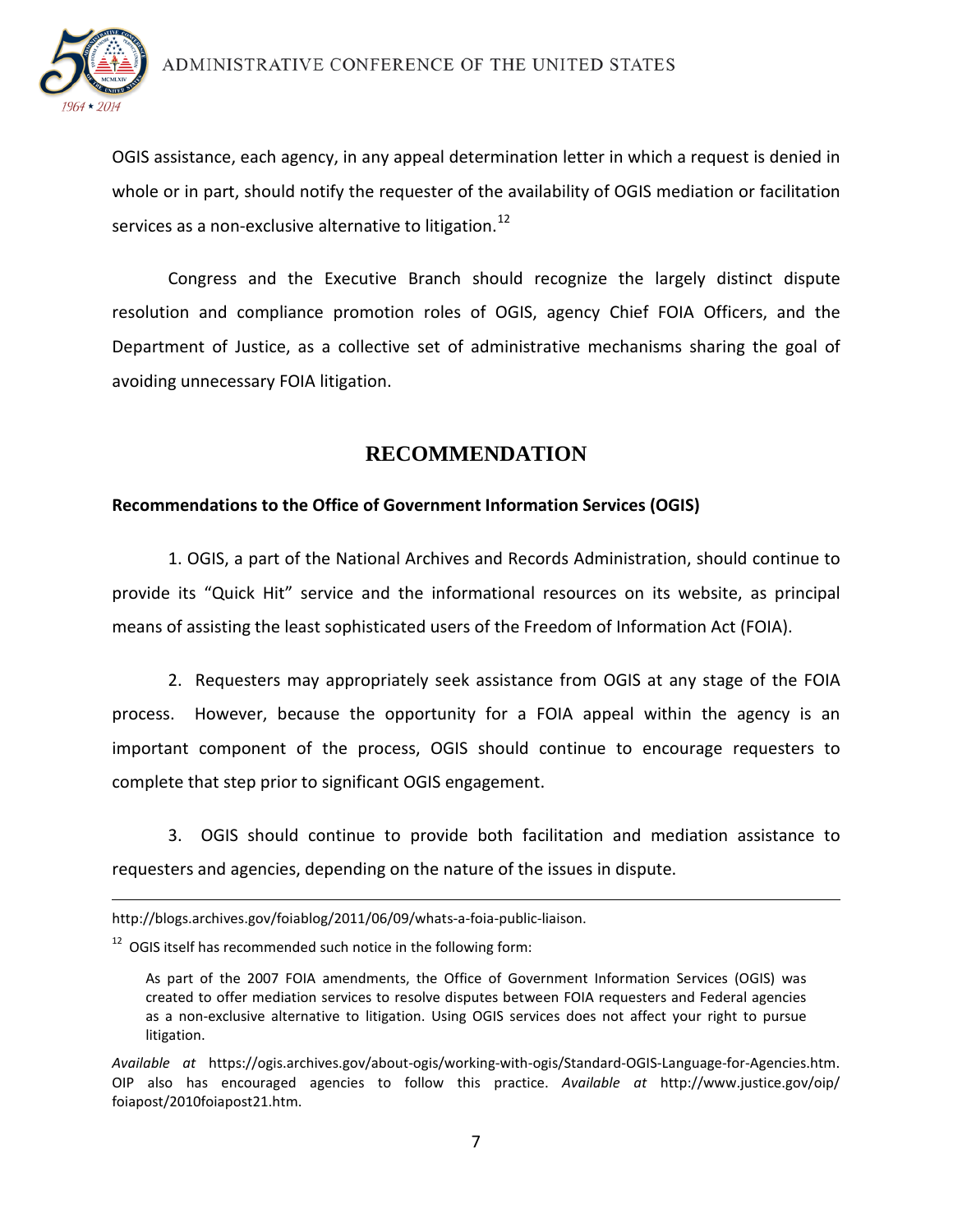

(a) For delay issues, OGIS assistance should focus on practical steps that, with agency cooperation, might facilitate processing of the request.

(b) For substantive issues, whether or not the requester has exhausted the agency appeal process, if the unresolved portions of the request appear meritorious, OGIS assistance should focus on enabling the requester and the agency to engage in a discussion that resolves the dispute without litigation, either through agency reconsideration of its position or through provision of a more informative explanation of the agency's decision.

4. In appropriate situations, OGIS should make use of its statutory, discretionary authority to issue advisory opinions. In implementing this authority, OGIS should distinguish between issuance of an advisory opinion in connection with (a) a systemic issue or identification of a broad trend or pattern, and (b) application of FOIA to the facts of an individual case, for which OGIS taking a position on an issue could be perceived to undercut its ability to act as a neutral mediator. Factors such as potential breadth of application, frequency of occurrence of an issue, and caseload manageability should be among the primary, though not the exclusive, determinants for OGIS's decision whether to initiate the advisory opinion process.

5. To the extent that agency and OGIS resources permit, OGIS should consider ways to acquire better data from both agencies and requesters on the kinds of issues that have led to recurring or protracted FOIA disputes. Such efforts may include working with agencies and others to create a database of consistent information on litigated issues. It may also be useful for OGIS to contact former litigants to gain a better understanding of their awareness and usage of OGIS or other sources of dispute resolution services.

### **Recommendations to Agencies**

6. All agencies, acting in a spirit of cooperation, should affirmatively seek to prevent or resolve FOIA disputes to the greatest extent possible. In addition, all agencies, through their